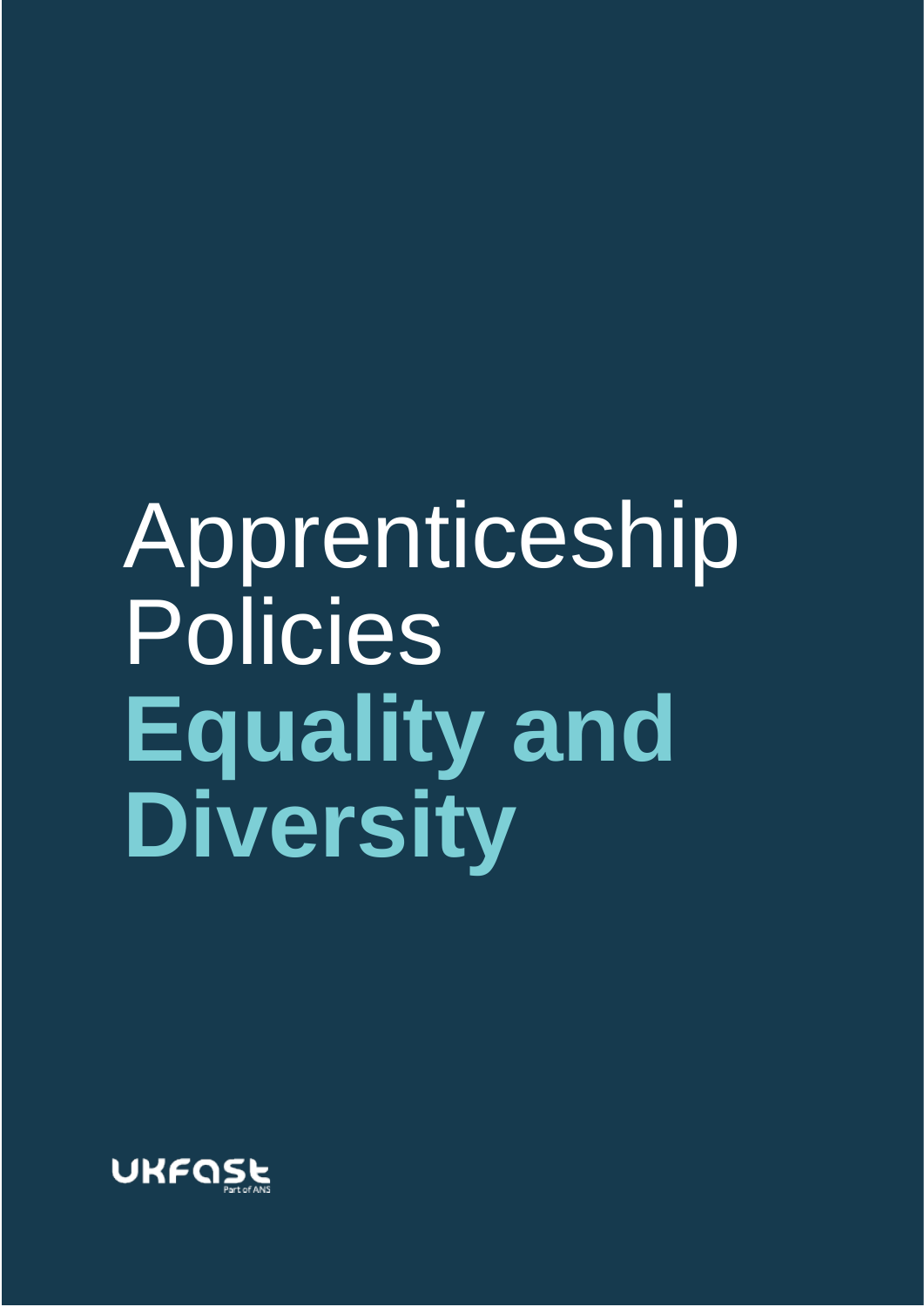| <b>Classification</b>      | <b>Public</b>    |
|----------------------------|------------------|
| <b>Date Created</b>        | 08/09/2018       |
| <b>Review Period</b>       | Annual           |
| <b>Last Updated</b>        | September 2021   |
| <b>Next Review</b><br>Date | <b>July 2022</b> |
| Version                    | 1.4              |
| Author                     | Aaron Saxton     |
| Owner                      | Tom Robinson     |

## **Contents**

|                                                                             | 3              |
|-----------------------------------------------------------------------------|----------------|
| What this policy covers                                                     | 3              |
| Promotion of Equality and Diversity                                         | 3              |
| Roles and Responsibilities                                                  | $\overline{4}$ |
| Head of Apprenticeships                                                     | $\overline{4}$ |
| Progress Manager / Apprentice Support Manager                               | $\overline{4}$ |
| <b>Staff Responsibilities</b>                                               | 5              |
| Procedure / Process for Complaints                                          | 5              |
| Recruitment                                                                 | 5              |
| Unlawful discrimination                                                     | 5              |
| Recruitment of ex-offenders                                                 | 6              |
| Career development                                                          | 6              |
| Procedure for complaints                                                    | 7              |
| Complaints of discrimination                                                |                |
| Investigating accusations of unlawful discrimination by staff and students. |                |
| Equal Opportunities Monitoring                                              | 7              |
|                                                                             |                |

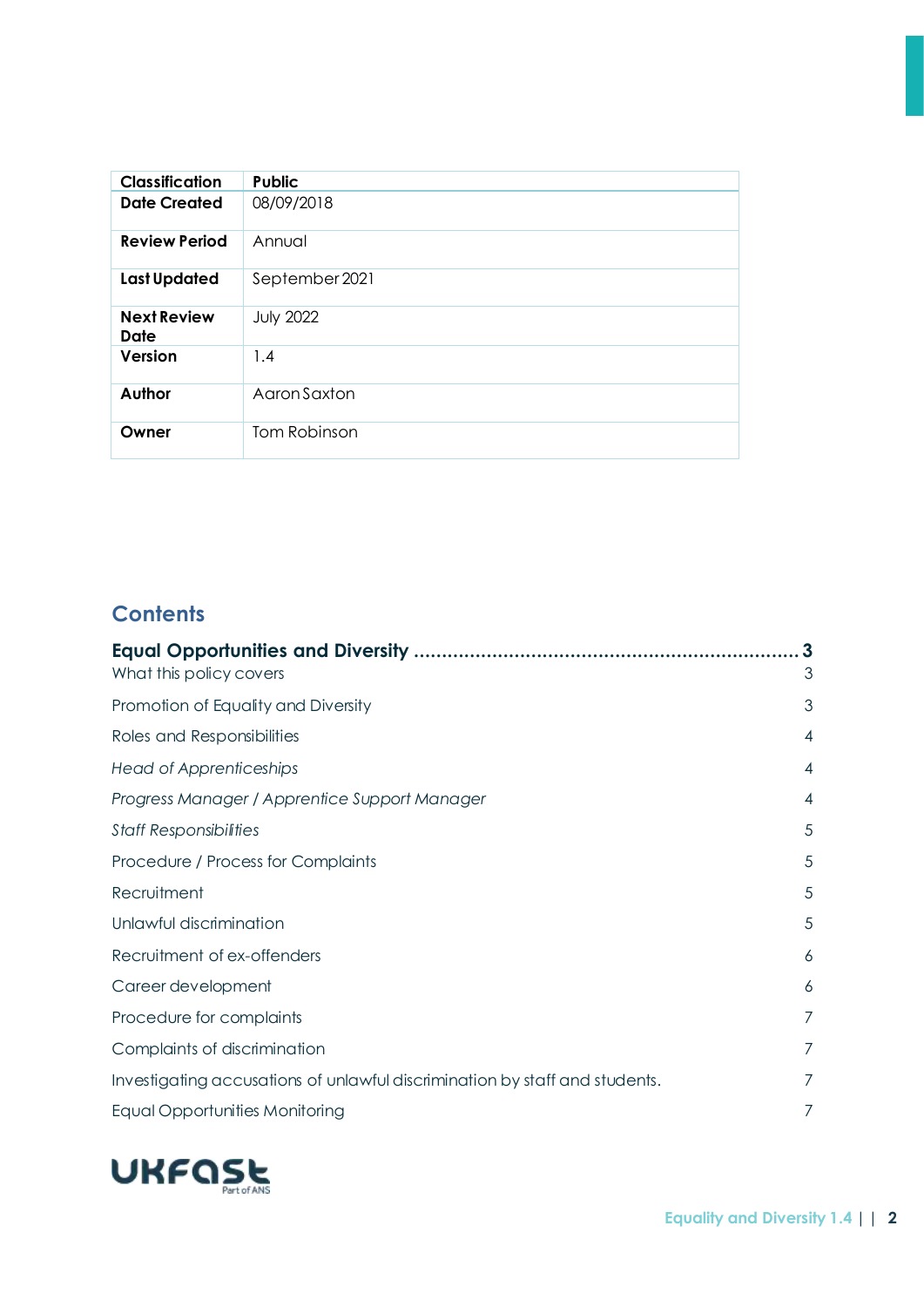## <span id="page-2-0"></span>**Equal Opportunities and Diversity**

## <span id="page-2-1"></span>**What this policy covers**

UKFAST recognises the benefits of a diverse workforce and is committed to providing a learning environment that is free from discrimination.

UKFAST will seek to promote the principles of equality and diversity in all its dealings with apprentices, employees, workers, job applicants, clients, customers, suppliers, contractors, recruitment agencies, educational partners, and the public.

All employees and those who act on UKFast's behalf are required to adhere to this policy when undertaking their duties or when representing the Company in any other guise.

The policy lines up with the Equality Act 2010. The policy sets out the ways in which we look to support induction around the 9 major protected characteristics.

- age
- disability
- gender reassignment
- marriage and civil partnership
- pregnancy and maternity
- race
- religion or belief
- sex
- sexual orientation

## <span id="page-2-2"></span>**Promotion of Equality and Diversity**

• All learners and new staff will have training on what the Equality and Diversity Policy is as well as the Equality Act 2010 during induction.

• All staff will promote equal opportunity and diversity to external employers and/or other parties who would be working alongside our learners.

• Through the PSHCE programme elements of EDI will be discussed and taught throughout the learners time our programme.

- This policy should be accessible to all staff and learners
- Refreshers will be implemented throughout their time of employment to ensure awareness and ability to discuss this with all stakeholders.

• Professional Development sessions with small group of learners will be carried out periodically with specific reference to topics relating to Equality and Diversity.

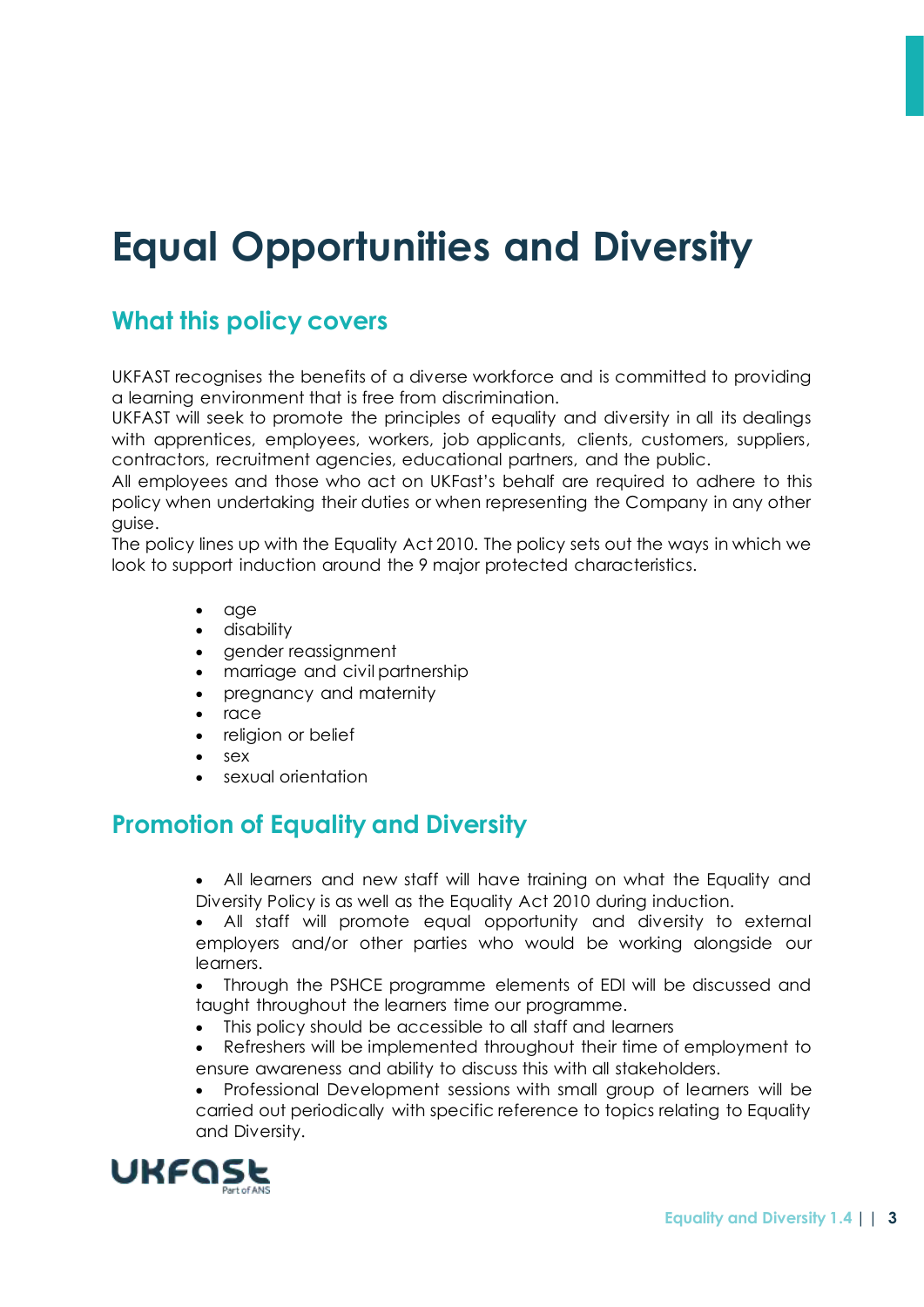• The structure of the team includes a Progress Manager and an Apprentice Support Manager who can ensure that all learners feel safe and will be available to talk to any learner who needs to discuss any discrimination they may have faced. This structure is made available to all learners, so they are aware of where to get support.

Learners will be made aware of a zero-tolerance approach to discrimination from day one in their induction.

Learners will be encouraged to learn from each other, participate in any activities involving equality and diversity, both within the learning environment but also the wider business.

• Diversity will be actively celebrated and endorsed through recognising key events / religious days.

## <span id="page-3-0"></span>**Roles and Responsibilities**

#### <span id="page-3-1"></span>*Head of Apprenticeships*

• Ensure that the policy is updated and reviewed once a year, or before if there are any changes to the Equality Act 2010

• Make sure there are proper arrangements made that ensure awareness of the this policy is implemented both by the staff but also any other employee who works closely with the learners

• Monitor the success of this policy and report back to the board and trustees of the provider.

• Ensure that there is a widely known process for complaints regarding discrimination that can be followed effectively.

• Ensure that the environment for learners is safe and ensure there is confidence that a learner can raise any concerns they have.

## <span id="page-3-2"></span>*Progress Manager / Apprentice Support Manager*

- Ensure that promotion of Equality and Diversity amongst staff
- Liaise with the Head of Apprenticeships to regularly to discuss any issues relating to Equality and Diversity
- Contribute towards ensuring learners feel confident and secure in raising any issues or concerns they have regarding equality and diversity
- Work with all staff and learners to ensure that any training needs are met where their knowledge gaps and where a refresher is needed
- Use data, reviews, and any complaints to further inform this policy and suggest any improvements that could be made.
- Liaise with teaching staff to ensure that the curriculum includes equality and diversity

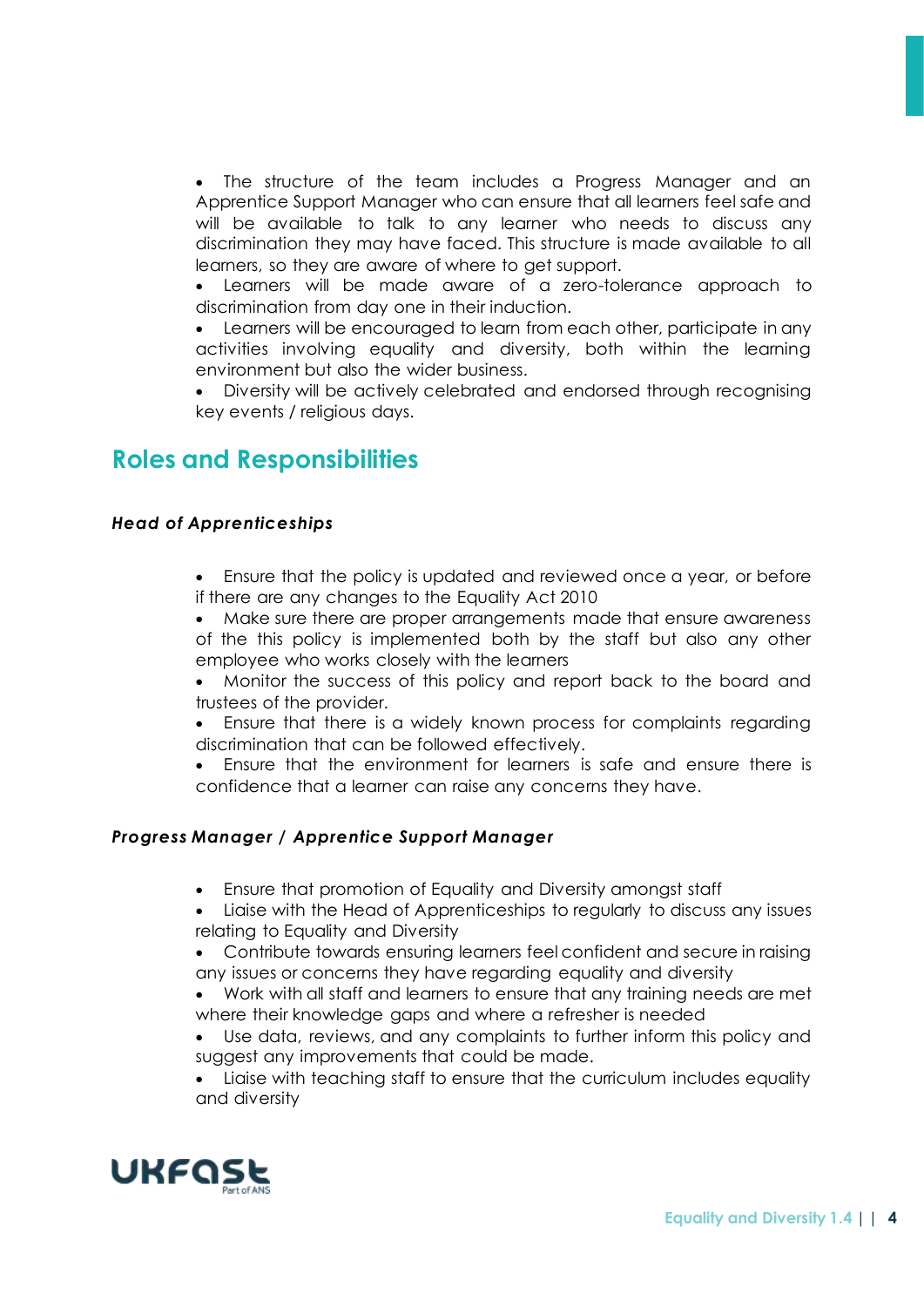#### <span id="page-4-0"></span>*Staff Responsibilities*

Subject leaders much adhere to and promote the policy by embedding topics of equality and diversity into the curriculum

• Ensure that awareness of the key principles of respect, friendship and understanding of religions and cultures is promoted to all learners.

• Report any issues or concerns that have been raised by a specific learner or all learners to the Support or Progress manager

• Any equality incidents should be recorded as per the complaints process

• Challenge attitudes that are unsupportive of the equality and diversity policy

- Contribute to the promotion of a tolerant and supportive ethos
- Schedule and plan assessments or reviews with a focus on the individual learners needs

• Make all learners aware of facilities that they may need in line with this policy, examples would be prayer room, access to the building and each floor and desk assessments.

## <span id="page-4-1"></span>**Procedure / Process for Complaints**

#### <span id="page-4-2"></span>**Recruitment**

Our commitment is to ensure our recruitment process (for staff and apprentices) is inclusive and fair. It is important that the planning of recruitment is completed to ensure all have access to the process and that all can succeed.

> • We deliver outreach to the local community allow all access to the office and careers sessions to help them understand careers options that are available.

> • Our recruitment process is accessible. We have a recruitment team in place that assess the recruitment methods and that all candidates have fair access.

> • We will work with our HR teams occupational health outreach to ensure that we can adapt workplaces to meet the needs of candidates where necessary.

> We complete a generic score card system which allows us to make judgement on skill and ability to complete the roll.

#### <span id="page-4-3"></span>**Unlawful discrimination**

Unlawful discrimination of any kind in the working environment will not be tolerated and the Company will take all necessary action to prevent its occurrence.

Specifically, the Company aims to ensure that no apprentice, employee or job applicant is subject to unlawful discrimination, either directly or indirectly, on the grounds of gender, gender reassignment, race (including colour, nationality, caste and ethnic origin), disability, sexual orientation, marital status, part-time status,

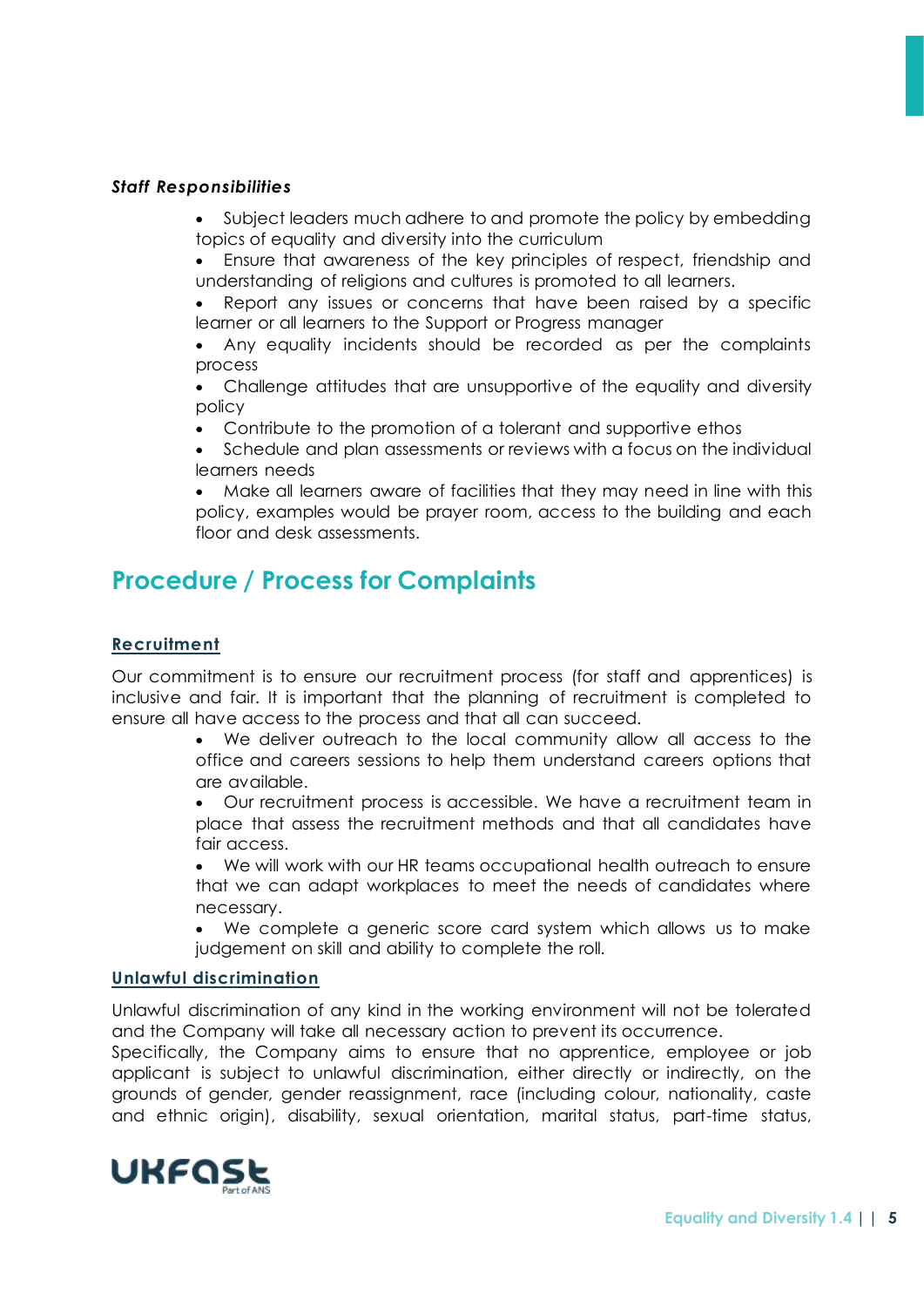pregnancy or maternity, age, religion or belief, political belief or affiliation or trade union membership. This commitment applies to all aspects of employment, including:

• recruitment and selection, including advertisements, job descriptions, interview and selection procedures

- training and education
- apprenticeship delivery
- promotion and career-development opportunities

• terms and conditions of employment, and access to employmentrelated benefits and facilities

- grievance handling and the application of disciplinary procedures
- selection for redundancy

Equal opportunities practice is developing constantly as social attitudes and legislation change. The Company will review all policies and implement necessary changes where these could improve equality of opportunity.

#### <span id="page-5-0"></span>**Recruitment of ex-offenders**

The Company actively promotes equality of opportunity for all candidates, including those with criminal records where appropriate.

The Company requires you to provide details of any criminal record at an early stage in the application process. Any such information should be sent in a separate confidential letter to the designated person. Only those who need to see it as a formal part of the recruitment process will have access to this information.

Having a criminal record will not necessarily prevent you from being appointed.

Any recruitment decision will depend on the nature of the position and the circumstances and background of the offence(s). The Company will discuss with you the relevance of any offence to the job in question.

If you fail to reveal any information relating to disclosures in accordance with the Company's Disclosures Policy, this may lead to the withdrawal of an offer of employment.

The Company's policy in relation to the handling of criminal records data is contained in the Disclosure and Disclosure Information Policy.

#### <span id="page-5-1"></span>**Career development**

While positive measures may be taken to encourage under-represented groups to apply for apprenticeship roles, employment opportunities, recruitment or promotion to all jobs will be based solely on merit.

All employees will have equal access to apprenticeship programmes, training and other career-development opportunities appropriate to their experience and abilities.

However, the Company will take appropriate positive action measures (as permitted by equal opportunities legislation) to provide specialist training, apprenticeships, and support for groups that are under-represented in the workforce and encourage them to take up training and career-development opportunities.